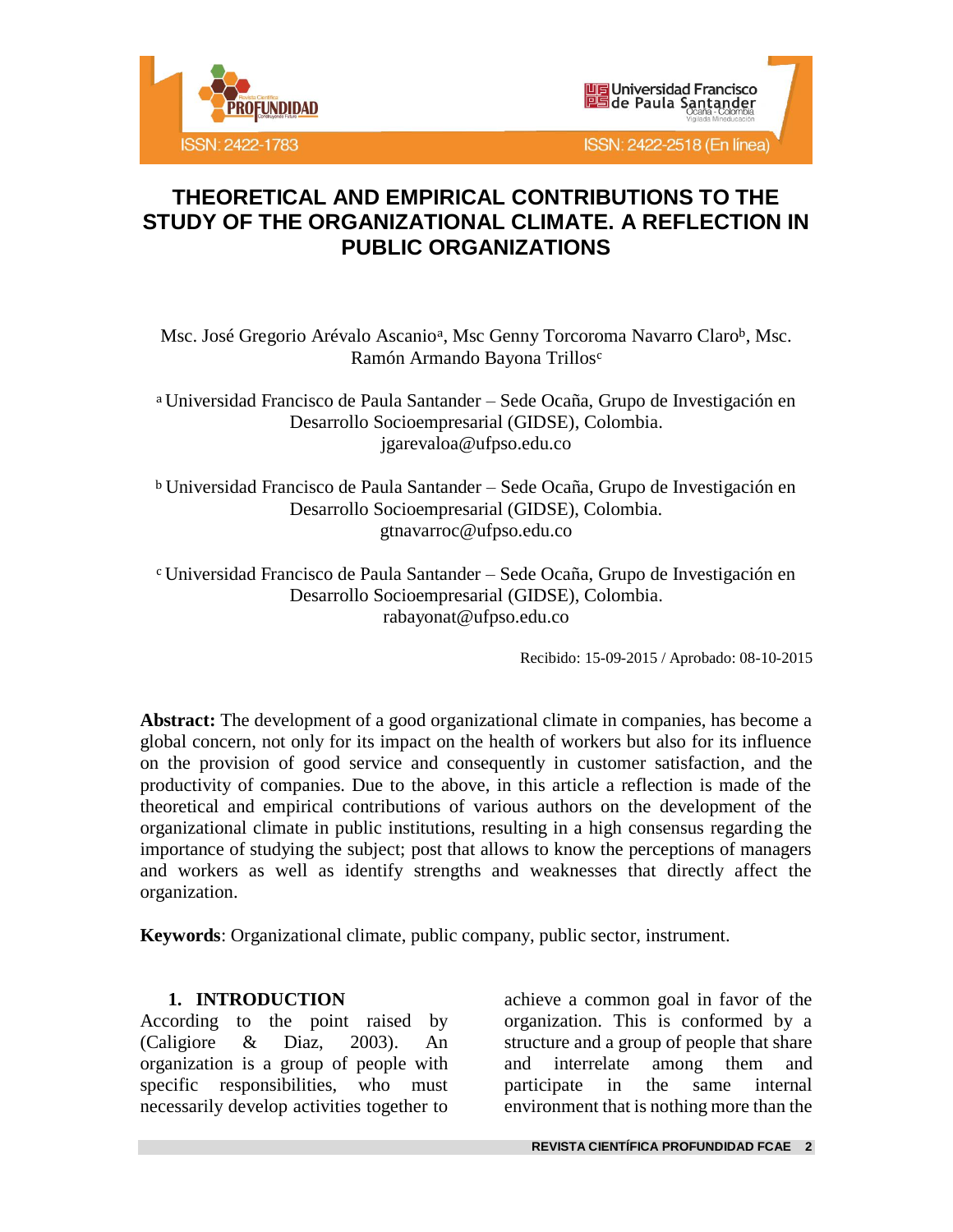organizational climate that prevails in the company. About the organizational climate as defined by Arias (2005), cited by (Iglesias & Sanchez, 2015) refers to ... the perceptions shared by a group of individuals from their work environment ... is also considered a filter through which events pass of the organization that together with the perceptions and attitudes of the people that make it up, generate a climate affecting directly the motivations and the general behavior in it. In this sense, the study of the organizational climate has gained great importance and several authors have dedicated much of their work to this topic and to the structuring of instruments that allow their measurement. In contrast to the above, through this article a reflection is made on the theoretical and empirical contributions to the study of organizational climate in public entities, including articles published in the databases Scopus, Science Direct, Scielo, and Redalyc, this reflection was approached from three axes: in the first, an approximation is made to the concept of the organizational climate. In the second, the instruments most used in CO studies are addressed. In the third, an analysis of the empirical investigations in the area is made and finally the conclusions of the project are presented.

### **APPROACH TO THE CONCEPT OF ORGANIZATIONAL CLIMATE (CO)**

The importance of the individual and the existence of a close relationship between the human factor and the organization generate the perceptions that mark the interactions taking place in the organizational context; these perceptions

of the members of the group are identified as the organizational climate.

From these perspectives and according to this "this phenomenon is an expression of the perceptions or interpretations that the individual makes of the internal environment of the organization in which he participates" (Naranjo, Paz, & Marìn, 2015, page 108). ).

For the same authors, the organizational climate is understood as the perception that, individuals have of the organization for which they work, and the opinion that has been formed of it in aspects such as leadership style, communication, motivation, rewards and retribution, among others, as well as the way in which these aspects have a direct influence on the behavior and performance of people.

(Bernal, Pedraza, & Sánchez, 2015), state that: Studying the organizational climate (...) is currently one of the strategic tools that contribute to the continuous improvement of the organization, since through its analysis it is possible to identify key elements that they allow to raise the quality of working life "(page 9). This is due to the influence that this phenomenon has on the motivation and performance of employees, which brings with it remarkable consequences in productivity, satisfaction, commitment and quality of work.

Consequently, Schneider cited by (Lasio, 2003), proposes a different view of climate, transferring it to the strategic field. According to this author, the generic climate has no meaning: it can be everything and nothing. Schneider explains that the strategic orientation indicates that all the subsystems of the organization must be aligned with the strategic objective of creating a climate of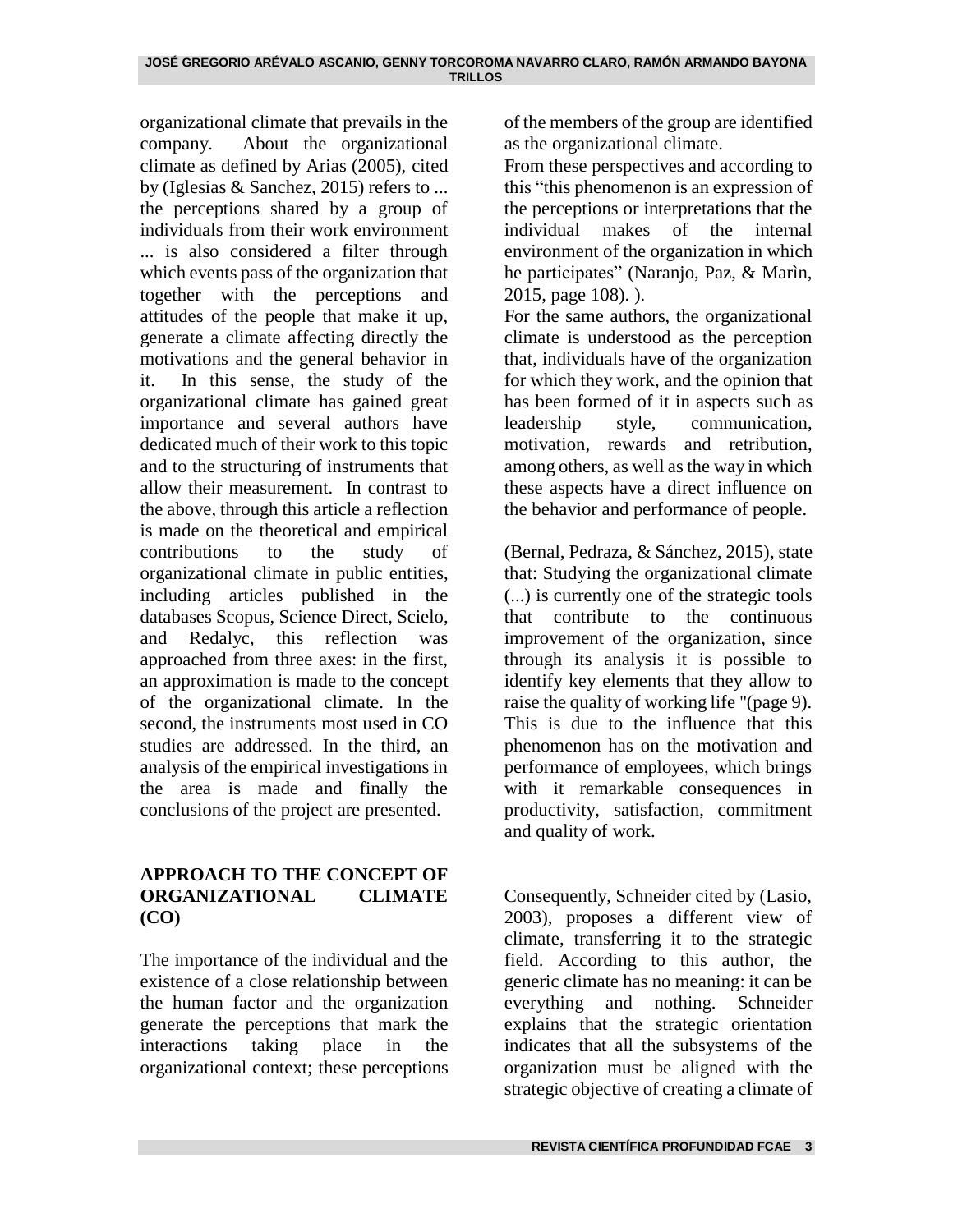interest and develops its approach to customer service as a strategic objective. Climate is a complex concept but with great potential in terms of achieving the strategic objectives of the companies, when it is properly understood and applied.

"A positive climate favors the fulfillment of the objectives (...), indicates a feeling of belonging to it. On the contrary, a negative climate implies a lack of identification with the objectives and destroys the work environment, promoting situations of conflict and low performance "(Peraza & García, 2004, page 27). From these perspectives, the authors themselves state that it is top management, with its culture and management systems, that provides or not the right terrain for a good climate and is part of human resources policies to improve that environment, with the use of precise techniques. That is why the management team should know the perceptions of the workers, in terms of finding the most appropriate ways to develop a favorable environment in the entity.

### **MEASUREMENT INSTRUMENTS OF THE ORGANIZATIONAL CLIMATE**

According to Seiffert (1977), cited by (Ramírez, 2010), science has the qualities of being methodical, reflective, formal and critical. It uses the scientific method for its progress, with the use of specific techniques for each area of the knowledge, agreed and recognized by each scientific community for its use. In the same sense, Tamayo-Tamayo (2000), cited (Ramírez, 2010) states that the scientific method seeks accuracy and improves the accuracy of results when

new knowledge is generated and in turn enables the development of new methods, supported by the techniques necessary for the investigation, which are the procedures and instruments by means of which reality is observed, analyzed and manipulated. These techniques are subordinate and directly dependent on the scientific method and the research methodology.

In accordance with the mentioned before, (Centty, 2006) refers to techniques such as methodological and systematic procedures that are responsible for operationalizing and implementing research methods and have the ability to collect information immediately.

Considering the above approaches, a review of the methodology and techniques used in investigations on the organizational climate was conducted, as described below: Initially, the study conducted by (Peña, 2005), who cite Tamayo and Tamayo (2001), assumes the performance of an exploratorydescriptive type of work, which is carried out with a view to obtaining faithful and safe data for future study systematization.

In this same study, a description is given of the two fronts addressed: initially, exploratory type research, citing Hernández, Fernández, and Baptista (2001), by stating that this type of research serves to familiarize oneself with relatively unknown phenomena that professionals of a given type consider a crucial area, identifying promising concepts or variables, establishing priorities for subsequent research or suggesting verifiable statements.

Secondly, they approach the descriptive studies that according to Dankhe (1968),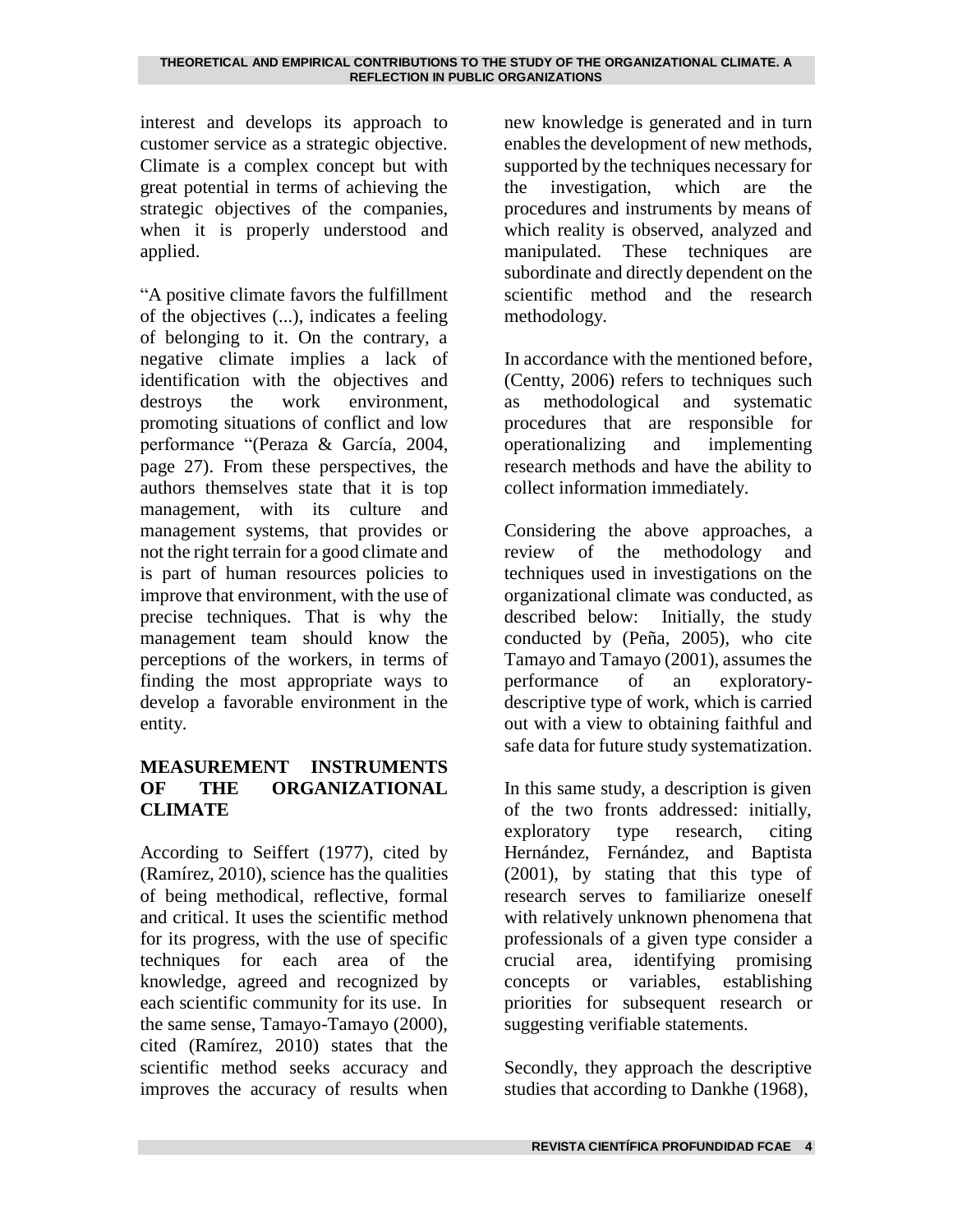in Hernández et al. (2001) cited by (Peña, 2005), seek to specify the important properties of people, groups, communities or any other phenomenon that is subject to analysis.

Now, in relation to the technique used to collect the information, the researchers turned to other studies on the design of tools to explore the organizational climate in the organizational structures, which revealed that the most used and adequate technique to achieve the objectives, it is through measurement scales allowing in this way to collect information from a large number of subjects quickly and economically confidential. Consequently designed a scale with a "Likert" response format (Ortiz and García 2002) cited by (Peña, 2005).

In a second investigation conducted by (Castillo & Pérez, 2011), to determine the organizational climate, the type of descriptive research was used, using as an instrument of organizational climate measurement, the CFK Ltd. that originally is a self-applied instrument used to measure the perception of the organizational climate in educational institutions, their items were constructed on a Likert-type scale, designed with a set of items presented in the form of affirmations and with a numerical assessment that allowed them to obtain a score with respect to each of the statements and in the end a total score, in relation to all the statements, this instrument was validated by pairs and later after adjustments were applied to the selected sample. To contextualize it in the medium, it was submitted to peer evaluation, who suggested changes for its application.

In the same way (Sampieri, Méndez, & Contreras, 2012), analyzed the organizational climate through the descriptive methodology of quantitative type, its procedures were based on the literature review and the model of competing values, for the operationalization of the variables used a standardized questionnaire, which was based on two instruments: the first, the organizational climate measure based on the model of the values in competition of Quinn and Rohrbaugh (Patterson et al., 2005), and the second the Uni scale of the organizational climate validated for the Mexican working environment (Hernández Sampieri 2006 and 2004). The scales used in the designed instrument were of a Likert type with four response options: two positive and two negatives. On the other hand, (Silvestre, 2013) focused his research in two stages, one qualitative and the other quantitative. In the first stage, he made a comparative design with three focus groups according to employee categories: managers, administrative staff and teachers, using visualization techniques in Participatory Programs (VIPP, sf), such as drawings, visualized exhibitions and visualization cards, as well as the application of a structured questionnaire. In the second stage, a survey was carried out using the final questionnaire, this contained demographic data, employee category, and labor unit, which were used as independent variables.

Similarly (Cardona & Zambrano, 2014), citing Beltran, (2005), they sought to systematically establish the determinant characteristics of the organizational climate in various assessment instruments, conducting their research with a quantitative approach at a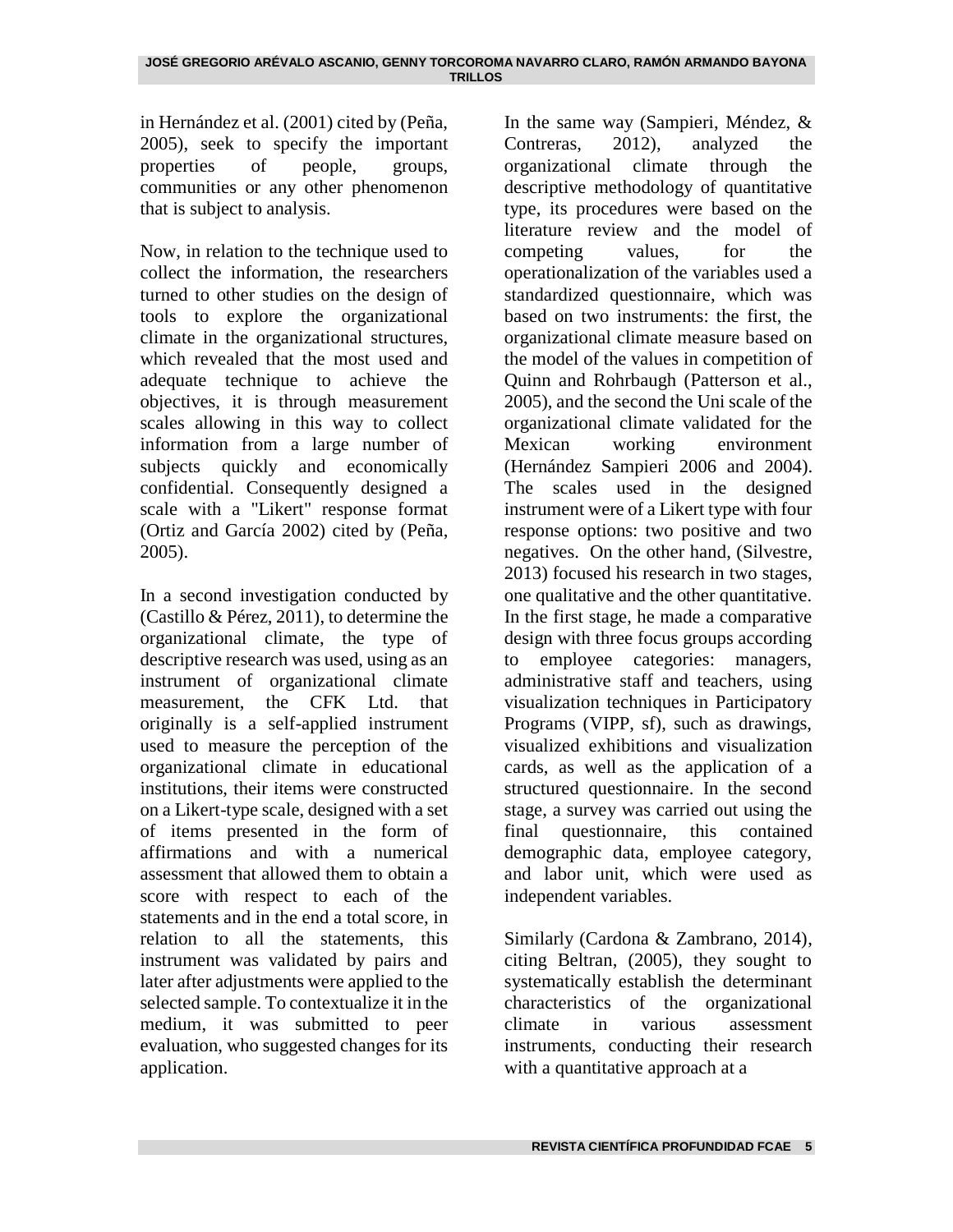descriptive level, using the methodology of the systematic review of the literature.

In line with the mentioned studies (Segredo, Pérez, & López, 2015), addresses the issue of organizational climate instruments as a working tool for the management teams to act in their management. The authors consider that they provide inputs to the management teams so that, in a coordinated, timely and planned manner, they design change strategies aimed at reversing the identified situation and stimulating development in the organizations.

Finally (Segredo, Pérez, & López, 2015) identified the need to construct and validate an instrument for the organizational climate that responded to the characteristics of health organizations in the Cuban context, for this purpose they divided the methodology into two moments: a first moment dedicated to the review of the literature, the instruments and measurement systems used in previous studies through a bibliometric study, and a second moment in which they identified the dimensions and their categories, likewise the criteria by category were established for each dimension, created as a statement and as a response option a Likert scale.

## **EMPIRICAL RESEARCH ON ORGANIZATIONAL CLIMATE**

With the goal of exploring the studies on organizational climate in public organizations, a systematic review was performed (from 2007 to 2016) in Science Direct, Redalyc, Scielo and Ebsco Host, based on descriptors such as organizational climate, work climate, climate emotional, public organizations and the public sector. The established

limits were: articles published in indexed journals, as well as theses from national and international universities whose subject matter was applicable to the context of public organizations.

11 documents were directly related to the proposed descriptors were found. It should be clarified that the following is not intended in any way to be complete work, for which it is necessary and pertinent to considerably expand the research reviewed.

Table 1 presents the empirical documents found, with their authors, titles, objectives, and methodology used.

**Table 1. Empirical documents**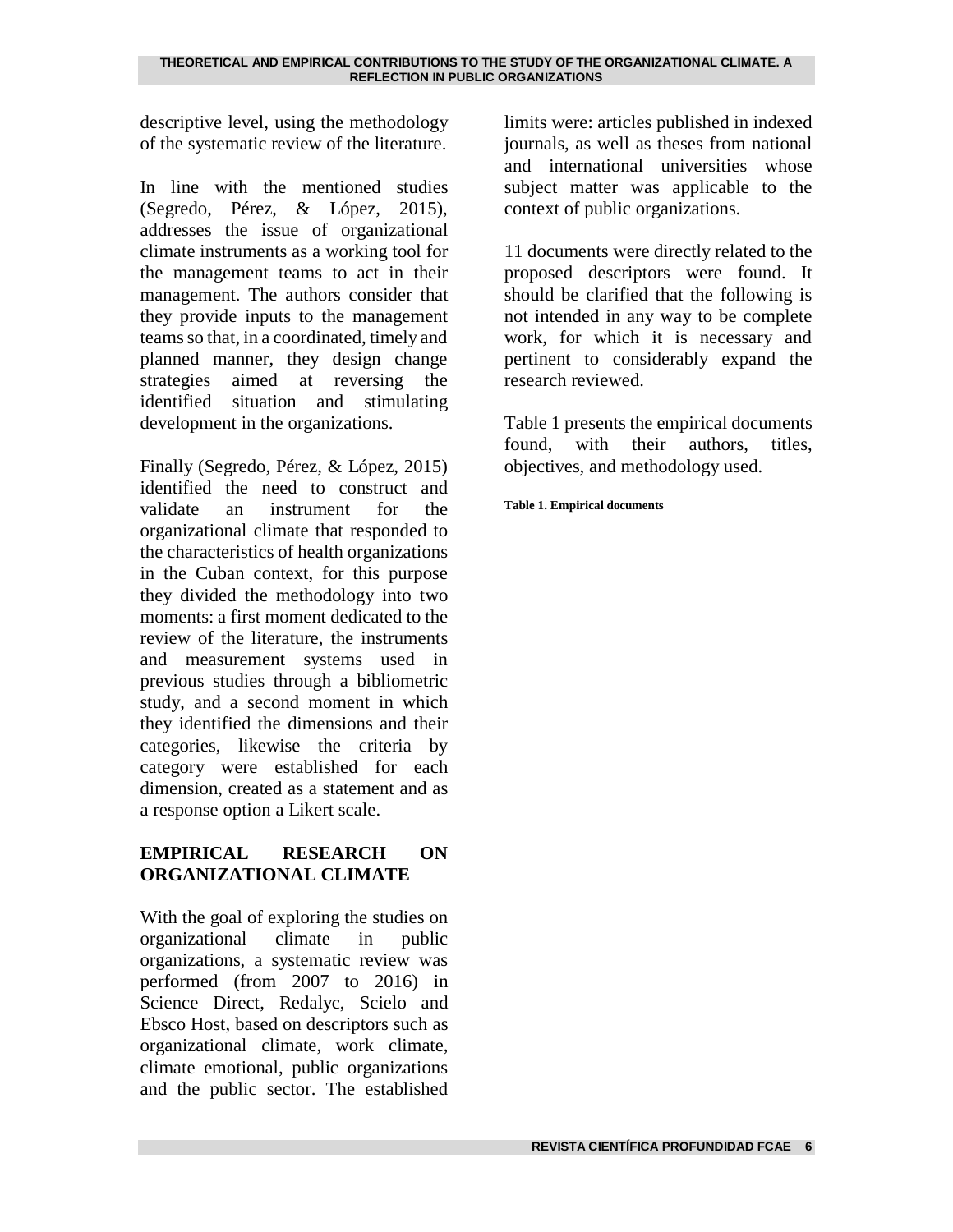#### **JOSÉ GREGORIO ARÉVALO ASCANIO, GENNY TORCOROMA NAVARRO CLARO, RAMÓN ARMANDO BAYONA TRILLOS**

| #              | <b>Autors</b>                                                                                                                                                                                     | <b>Title</b>                                                                                                                                       | <b>Objective</b>                                                                                                                                                                                                                                                       | <b>Methodology</b> used                                                                                                                                                                                                                                                                            |
|----------------|---------------------------------------------------------------------------------------------------------------------------------------------------------------------------------------------------|----------------------------------------------------------------------------------------------------------------------------------------------------|------------------------------------------------------------------------------------------------------------------------------------------------------------------------------------------------------------------------------------------------------------------------|----------------------------------------------------------------------------------------------------------------------------------------------------------------------------------------------------------------------------------------------------------------------------------------------------|
| $\mathbf{1}$   | Javier<br>Viloria<br>Saúl<br>Escobar,<br>Pertúz Gutiérrez,<br>Alexander Daza<br>Corredor, Lilibeth<br>Pedraza Álvarez.                                                                            | Approach to the<br>organizational<br>climate of a health<br>promoter company.                                                                      | Make an approximation to<br>the organizational climate<br>of a health promotion<br>company based on the<br>analysis of employee<br>motivation levels. (Viloria,<br>Pertúz and Daza)                                                                                    | Descriptive<br>qualitative-<br>quantitative<br>analysis<br>conducted in Santa Marta,<br>Colombia between March<br>and September 2014 in a<br>population of 35 employees.                                                                                                                           |
| $\overline{2}$ | Carreón<br>Javier<br>Guillén.                                                                                                                                                                     | Labor commitment<br>of social work in the<br>health sector.                                                                                        | Establish the reliability and<br>validity of an instrument<br>that measures work<br>commitment in the health<br>sector. (Carreón)                                                                                                                                      | A correlational study was<br>carried out. With a sample<br>of 125 professionals (75<br>women and 50 men and who<br>had 7 years of graduation) of<br>social work of health centers<br>in the state of Morelos<br>(Mexico)                                                                           |
| 3              | Miguel Alejandro<br><b>Bustamante</b><br>Ubilla, Maderline<br>Lissette Grandón<br>Avendaño y María<br>del Carmen Lapo<br>Maza                                                                     | Characterization of<br>the organizational<br>climate in highly<br>complex hospitals in<br>Chile.                                                   | Characterize the<br>organizational climate<br>within 2 high complexity<br>hospitals in Chile,<br>determining the most and<br>least influential<br>dimensions. (Bustamante,<br>Grandón and Lapo)                                                                        | The study context<br>corresponds to 2 hospitals<br>of high complexity in the<br>Maule region of Chile. To a<br>sample of 561 officials                                                                                                                                                             |
| $\overline{4}$ | María<br>Alina<br>Segredo<br>Pérez,<br>Lliliams Rigñack<br>Ramírez,<br>Rosa<br>María<br>García<br>Nieblas,<br>Irene<br>Perdomo Victoria,<br>Pablo<br>León<br>Cabrera, Ana Julia<br>García Milián. | Organizational<br>climate assessment<br>in institutions<br>teachers of the<br>University of<br>Medical Sciences of<br>La Havana                    | climate<br>in<br>institutions<br>of<br>the<br>University<br>of<br>Sciences<br>of<br>Havana.<br>(Segredo,<br>Rigñack<br>and<br>García)                                                                                                                                  | Descriptive<br>research,<br>Evaluate the organizational evaluative in educational<br>educational institutions of the University<br>of Medical Sciences of<br>Medical Havana. Three dimensions<br>were studied: organizational<br>behavior,<br>organizational<br>structure and management<br>style. |
| 5              | Agnolys<br>Cuadrado.                                                                                                                                                                              | Diagnosis<br>of<br>the<br>organizational<br>climate<br>in<br>of the Universidad<br>Tecnológica<br>del<br>Chocó "Diego Luis Luis Córdoba<br>Córdoba | the<br>University of Chocó "Diego                                                                                                                                                                                                                                      | Make a diagnosis of the Descriptive analytical study.<br>the organizational climate in The target population was<br>Tapias administrative area the administrative area of constituted by the<br>Technological administrative staff of the<br>University, which is made<br>up of 233 employees      |
| 6              | Cubillos<br>Bibiana<br>Rivera,<br>Fabián<br>Camilo Velásquez<br>Muriel y Milena<br>Reyes Nova                                                                                                     | for<br>the<br>Plan<br>of<br>improvement<br>organizational<br>climate variables that<br>affect<br>job<br>performance<br>in<br>a a<br>State entity.  | Design an improvement<br>aimed<br>plan<br>the<br>at<br>intervention<br>of<br>organizational<br>climate<br>variables that are negatively<br>affecting<br>the<br>work<br>performance of a company<br>the<br>public<br>sector.<br>in<br>(Cubillos, Velásquez and<br>Reyes | Quantitative,<br>descriptive<br>and proactive approach. All<br>officials were taken into<br>account, 121 in total, linked<br>to the personnel plant of the<br>Entity.                                                                                                                              |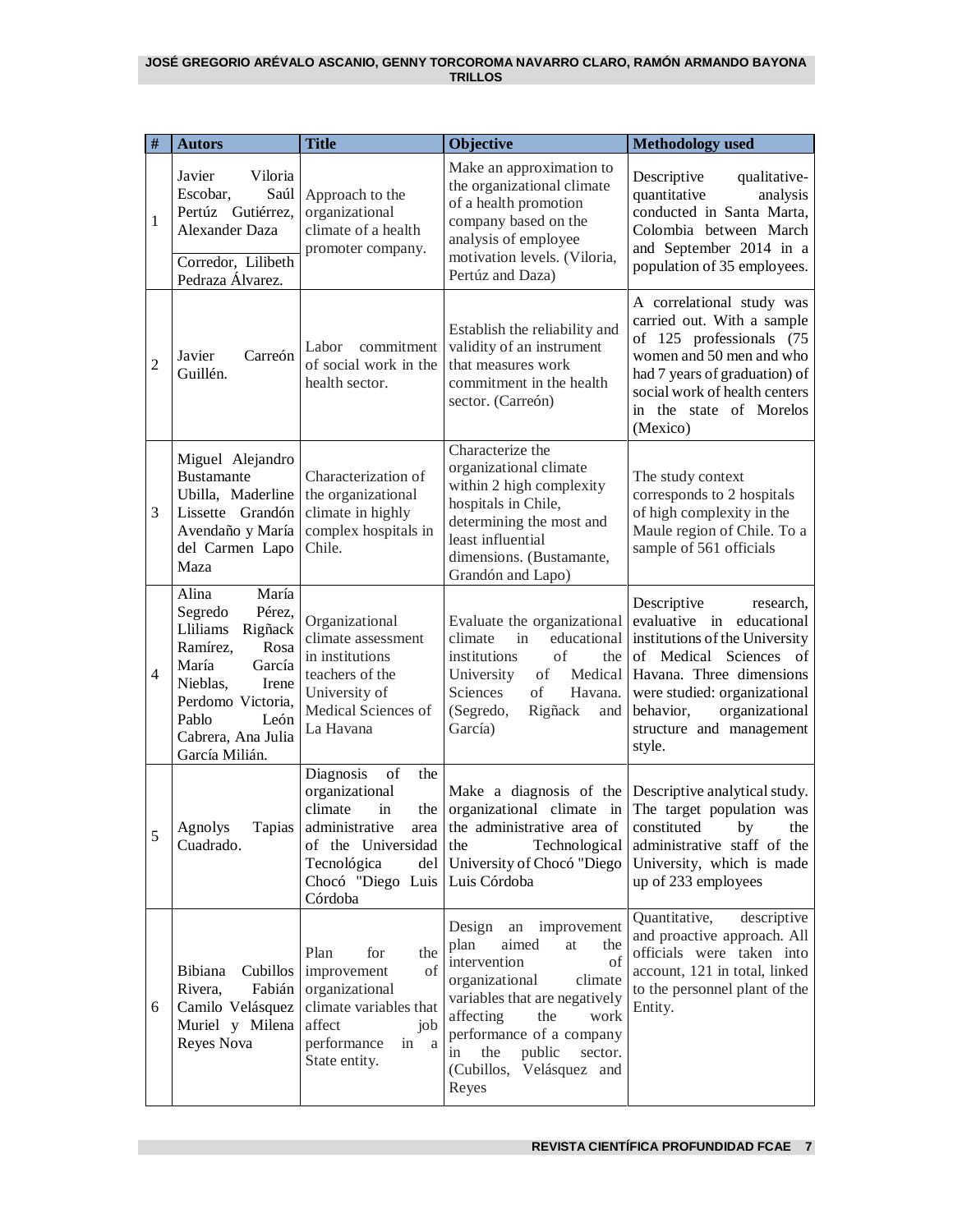| #  | <b>Autors</b>                                                                                                               | <b>Title</b>                                                                                                                                                        | <b>Objective</b>                                                                                                                                                                                                                                                                            | <b>Methodology</b> used                                                                                                                                                                                                                                                |
|----|-----------------------------------------------------------------------------------------------------------------------------|---------------------------------------------------------------------------------------------------------------------------------------------------------------------|---------------------------------------------------------------------------------------------------------------------------------------------------------------------------------------------------------------------------------------------------------------------------------------------|------------------------------------------------------------------------------------------------------------------------------------------------------------------------------------------------------------------------------------------------------------------------|
| 7  | José Ignacio Ruiz<br>Pérez,<br>Carolina<br>Bringas Molleda,<br>Francisco<br>Javier<br>Rodríguez Díaz y<br>Eduardo<br>Cueto. | Transcultural<br>validation of an<br>emotional climate<br>scale for penitentiary<br>García organizational areas                                                     | Adapt a scale of emotional<br>climate and in turn<br>establish the factors that<br>make up and the<br>relationship of these with<br>the degree of burning of<br>prison workers in the<br>development of their work.<br>(Ruíz, Bringas and<br>Rodríguez)                                     | The participants are 728<br>workers of<br>Penitentiary institutions in<br>Colombia (N = 506, 369<br>men and 137 women) and<br>Spain<br>$(N = 222, 164$ males and 58<br>females), aged between 18<br>and 60 years and belonging<br>mainly to the surveillance<br>group. |
| 8. | Daniel<br>Pérez<br>Jennifer<br>Zapata,<br>Peralta<br>Montecinos y<br>Paula<br>Fernández<br>Dávila.                          | Influence<br>organizational<br>variables<br>on<br>the<br>quality of working<br>life of public health<br>sector officials in the<br>north<br>extreme<br>οf<br>Chile. | Describe the quality<br>of<br>of working<br>life<br>and<br>its<br>relationship<br>with<br>the<br>organizational climate, job<br>satisfaction<br>and<br>engagement in officials of<br>public health organizations<br>in the city of Arica, Chile.<br>(Pérez,<br>Peralta<br>and<br>Fernández) | The<br>sample<br>studied<br>corresponds to 142 adult<br>subjects, of both sexes.                                                                                                                                                                                       |
| 9  | Manuel<br>Roger<br>Patrón Cortés y<br>Edith J. Cisneros<br>Cohernour.                                                       | organizational<br>The<br>climate<br>for<br>innovation:<br>of<br>study<br>case<br>a l<br>University<br>Latin American                                                | Analyze the organizational<br>climate at the Autonomous<br>University of Campeche.<br>(Patrón and Cisnero                                                                                                                                                                                   | Exploratory<br>study of a<br>descriptive<br>type, divided<br>into<br>stages:<br>two<br>a)<br>quantitative<br>measurement,<br>and<br>b)<br>qualitative<br>evaluation.                                                                                                   |
| 10 | Yves Brito y Juan<br>Carlos Jiménez.                                                                                        | University<br>Organizational<br>Climate Evaluation.<br>Case:<br>Faculty<br>Engineering<br>$\Box$<br>University<br>Carabobo                                          | Evaluate the organizational<br>climate in the Faculty of<br>Engineering<br>of<br>the<br>University of Carabobo, in<br>order<br>to<br>identify<br>of opportunities for improving<br>institutional performance.<br>of (Brito and Jiménez)                                                     | A non-probabilistic sample<br>was taken from the Faculty<br>of<br>Engineering<br>of the<br>University of Carabobo.                                                                                                                                                     |
| 11 | María<br>Margarita<br>Chiang<br>Vega,<br>Carlos<br>Mauricio<br>Salazar Botello y<br>Antonio<br>Núñez<br>Partido.            | Organizational<br>climate<br>and<br>job<br>satisfaction in a state<br>health<br>facility:<br>Hospital type 1.                                                       | Know the relationship of<br>the organizational climate<br>and job<br>satisfaction in<br>workers<br>health<br>of<br>a<br>institution<br>of<br>the<br>state<br>sector. (Chiang, Salázar and<br>Núñez)                                                                                         | Empirical<br>cross-sectional<br>descriptive<br>study.<br>The<br>population is made up of the<br>professional, technical and<br>administrative staff of type 1<br>hospital.                                                                                             |

Starting the discussion, regarding the empirical documents on organizational climate in localized public organizations, most of them were developed in Chile (28%), Colombia, Cuba, and Mexico (18% in each country), and in Venezuela (the 9%). t is striking that another (9%) of the studies were carried out jointly between Colombia and Spain.

It is to add, that the empirical documents found in public organizations, according to the year of publication, are distributed between 2007 and 2011 on the one hand,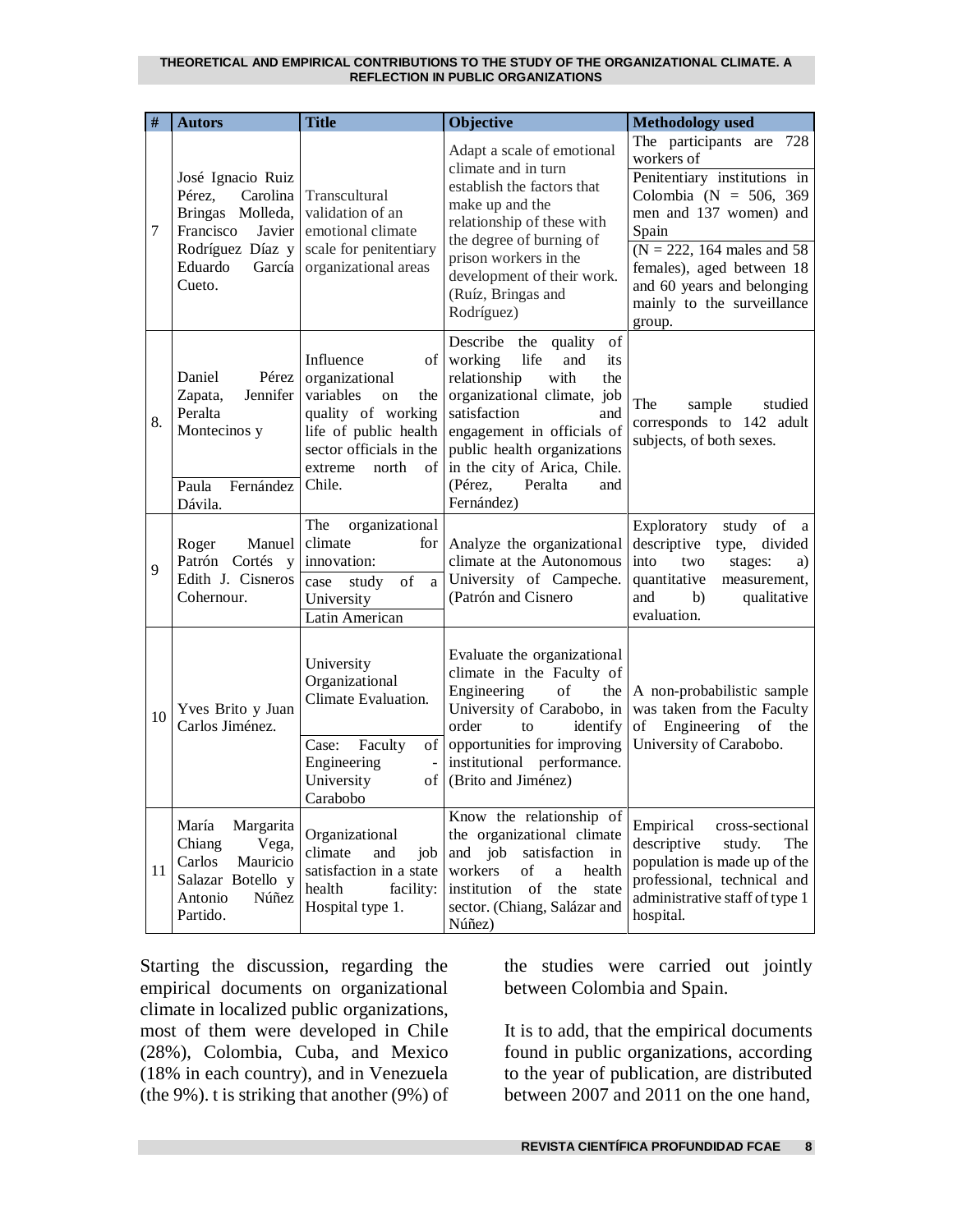which corresponds to 18% of publications (2 investigations) and on the other side, between 2012 and 2016 is the remaining 82% (9 investigations).

Regarding the type of publication in the empirical documents on organizational climate in public organizations, ten (91%), have been published as scientific articles of indexed journals, which means that they have gone through a process of selection and analysis by part of peer evaluators. On the other hand, one (9%) of publications obeys a master's thesis.

By focusing on the methodological approach taken by the different empirical works and specifically in its unit of analysis, it should be underlined that 45% (5 investigations in each) have been developed in the university context and in hospital centers and the rest, that is, 10% have been carried out in penitentiary centers in Colombia and Spain. The majority of the methodological approaches adopted are Descriptive, transversal and correlational. Quantitative research, a qualitative methodological approach, and research combining both approaches are highlighted.

### **CONCLUSIONS**

Studying the organizational climate offers the possibility to discover problems of the company, knowing the perceptions of businessmen, managers and workers, and identifying the presence of strengths and weaknesses of the same. A favorable or balanced climate means acting on the problems detected and promoting the change in the organization manifested in a higher quality of the products and services, greater satisfaction of the human resources of a company and

better social and commercial relations with customers.

It is not advisable to talk about organizational climate without penetrating in depth the workers' perceptions about working conditions, opportunities for promotion and growth, recognition systems and sanctions, as well as the organization's own philosophy; since these variables determine the degrees of confidence and strengthen the establishment of climates in accordance with established business objectives.

As can be observed in the researches studied on the organizational climate, in short the most common methodology for this type of work is the descriptive one with a quantitative approach, using as an instrument for the collection of information questionnaires that are elaborated taking into account the variables of the CO and supported on a Likert scale for its assessment and subsequent tabulation and analysis of results. It is clear that there are some structured instruments for assessing CO, however, none of them combines the characteristics in their entirety, which means then that the dimensions to be studied and their application for each particular case must be considered.

It can be concluded that the development of the topic "organizational climate" in public organizations has been studied mainly in the countries of Chile, Colombia, Cuba, Mexico and Venezuela, which means that in these nations is where most interest is given to this subject; however, one could speak of bias due to the predominance of Latin American studies.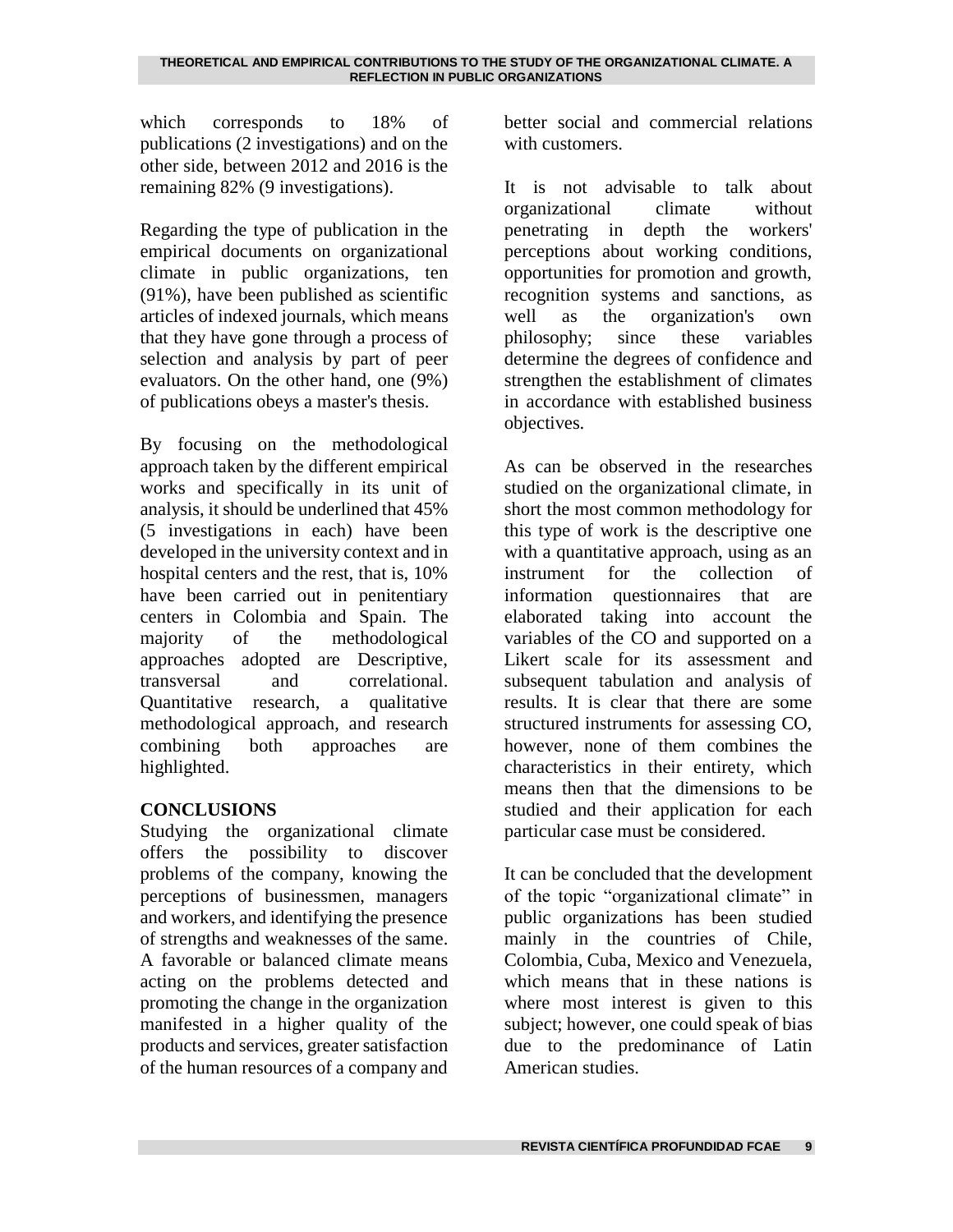The results obtained represent the basis on which new research could be undertaken to go deep in the topic of organizational climate in public organizations, so it is recommended that the studies derived from this initial investigative exercise be framed in the improvement of the practices that they have been applied to the organizations analyzed, with the purpose of promoting the development of the potential of each of the servers.

### **BIBLIOGRAPHY**

Arias , M. (2005). Factores del Clima Organizacional Influyentes en la Satisfacción laboral de enfermería. Costa Rica .

Bernal, I., Pedraza, N. A., & Sànchez, M. L. (2015). El clima organizacional y su relación con la calidad de los servicios públicos de salud: diseño de un modelo teórico. *ESTUDIOS GERENCIALES*, 8– 19.

- Brito, Y., & Jiménez, J. (2009). Evaluación del Clima Organizacional Universitario. Caso: Facultad de Ingeniería – Universidad de Carabobo. *Ingeniería Industrial. Actualidad y Nuevas Tendencias*, 72-80.
- Bustamante, M., Grandón, M., & Lapo, M. (2015). Caracterización del clima organizacional en hospitales de alta complejidad en Chile. *Estudios Gerenciales* , 432–440.
- Caligiore, I., & Diaz , J. (2003). Clima Organizacional y desempeño de los docentes en la ULA. *Revista*

*Venezolana de Gerencia, 8*(24), 644-658.

- Cardona , D., & Zambrano , R. (2014). Revisión de instrumentos de evaluación de clima organizacional. *Estudios Gerenciales, 30*, 185-189. Recuperado el 2016
- Carreón, J. (2015). Compromiso laboral del trabajo social en el sector salud. *Contaduría y Administración*, 31-51.
- Castillo , L., & Pérez, P. (2011). Caracterización psicométrica de un instrumento de clima organizacional en el sector educativo universitario Colombiano. *International Journal of Psychological Research*, 40-47. Recuperado el Marzo de 2016
- Centty, D. (2006). *Manual metodológico para el investigador científico.* Arequipa , Perú: Universidad Nacional de San Agustín .
- Chiang, M., Salázar, C., & Núñez, A. (2007). Clima organizacional y satisfacción laboral en un establecimiento de salud estatal: Hospital tipo 1. *Theoria*, 61-76.
- Cubillos, B., Velásquez, F., & Reyes, M. (2014). Plan de mejoramiento de variables del clima organizacional que afectan al desempeño laboral en una entidad del Estado. *Suma de Negocios*, 69-73.
- Ilgesias , A., & Sanchez , Z. (2015). Generalidades del Clima Organizacional. *Universidad Médica de Cienfuegos, 13*(3), 455-457.

Lasio , M. (2003). Clima y su evolución hacia un concepto estratégico .

Academia, Revista Latinoamericana de Administración , 87-95.